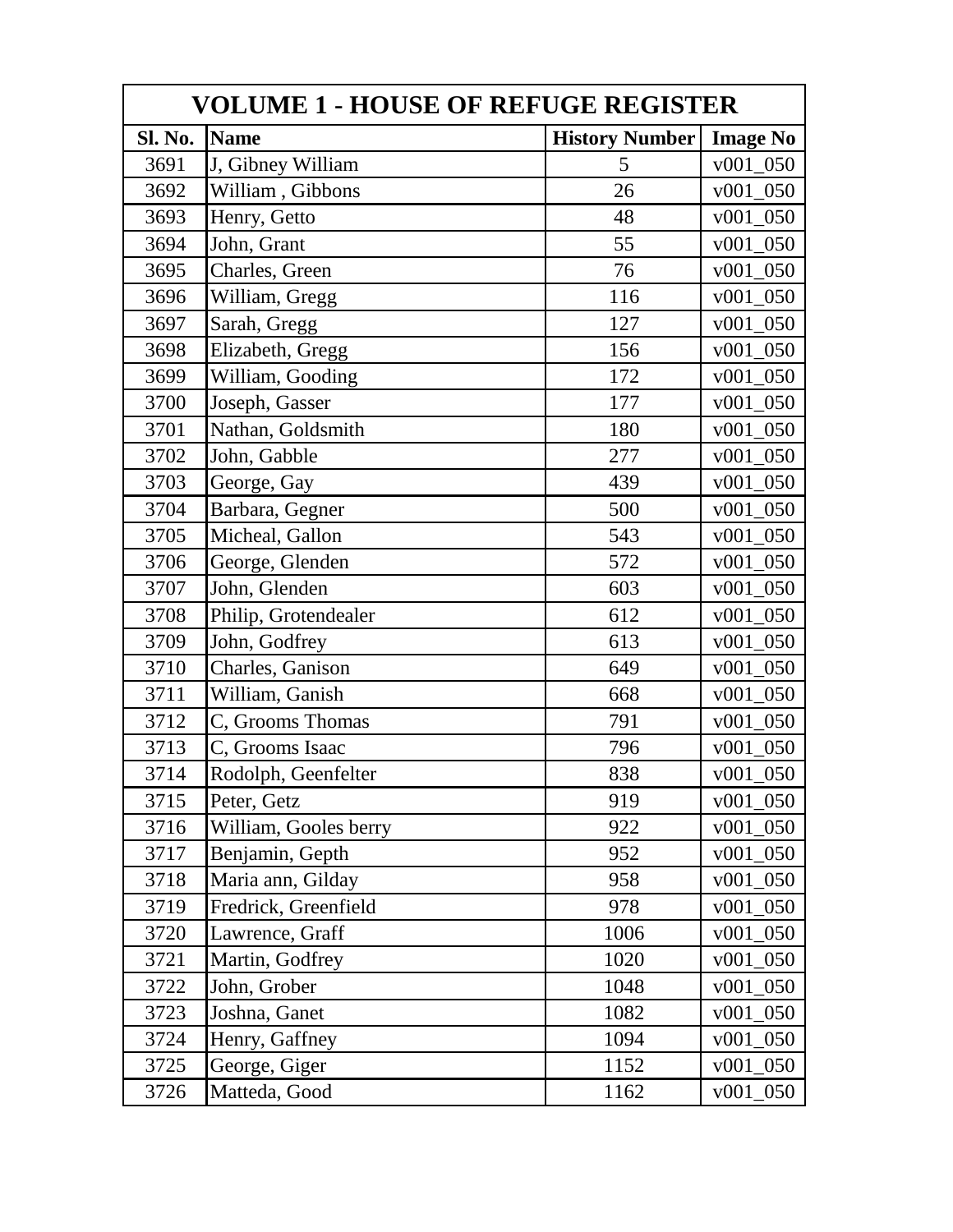| 3727 | James, Gillespie           | 1163 | $v001\_050$ |
|------|----------------------------|------|-------------|
| 3728 | Christian, Geps            | 1199 | $v001_050$  |
| 3729 | Mary, Good                 | 1204 | $v001_050$  |
| 3730 | Joseph, Garrison           | 1214 | $v001_050$  |
| 3731 | Alexander, Goodwin         | 1241 | v001 050    |
| 3732 | Anna, Griffin              | 1261 | $v001_050$  |
| 3733 | Jesse, Gray                | 1238 | $v001_050$  |
| 3734 | Edward, Gleason            | 1315 | $v001_050$  |
| 3735 | Philip, Gilbert H          | 1328 | v001 050    |
| 3736 | John, Gilbert              | 1329 | $v001_050$  |
| 3737 | Caroline, Gilbert          | 1330 | $v001_050$  |
| 3738 | Mary, Grace                | 1334 | $v001_050$  |
| 3739 | George, Grace              | 1335 | $v001_050$  |
| 3740 | Thomas, Gillern            | 1349 | $v001_050$  |
| 3741 | Victor, Geradge            | 1370 | $v001_050$  |
| 3742 | Bernard, Gately            | 1381 | $v001_050$  |
| 3743 | Joseph alias Swers, Gately | 1395 | $v001_050$  |
| 3744 | Micheal, Garney            | 1406 | $v001_050$  |
| 3745 | Asa, Grant                 | 1419 | $v001_050$  |
| 3746 | Thomas, Gilbardy           | 1432 | $v001_050$  |
| 3747 | M, Gillson Hannah          | 1440 | $v001_050$  |
| 3748 | Josephus, Gay              | 1451 | $v001_050$  |
| 3749 | William, Gleason           | 1468 | $v001_050$  |
| 3750 | George, Goekle             | 1470 | $v001_050$  |
| 3751 | Henry, Goldberg            | 1485 | $v001_050$  |
| 3752 | E, Geiler Louisa           | 1503 | $v001_050$  |
| 3753 | E, Gill Hannah             | 1521 | $v001_050$  |
| 3754 | Hesley, Gates              | 1539 | $v001_050$  |
| 3755 | R, Geminer Frank           | 1607 | $v001_050$  |
| 3756 | Mary, Golden               | 1620 | $v001_050$  |
| 3757 | Francis, Galloway          | 1638 | $v001_050$  |
| 3758 | Peter, Gill                | 1651 | $v001_050$  |
| 3759 | J, Galbreath George        | 1658 | $v001_050$  |
| 3760 | Frank, Gallen              | 1664 | $v001_050$  |
| 3761 | Henry, Gorrison            | 1667 | $v001_050$  |
| 3762 | Ellen, Gorman              | 1711 | $v001_050$  |
| 3763 | William, Gramece           | 1737 | $v001_050$  |
| 3764 | Elizabeth, Green           | 1748 | $v001_050$  |
| 3765 | Patrick, Grady             | 1763 | $v001_050$  |